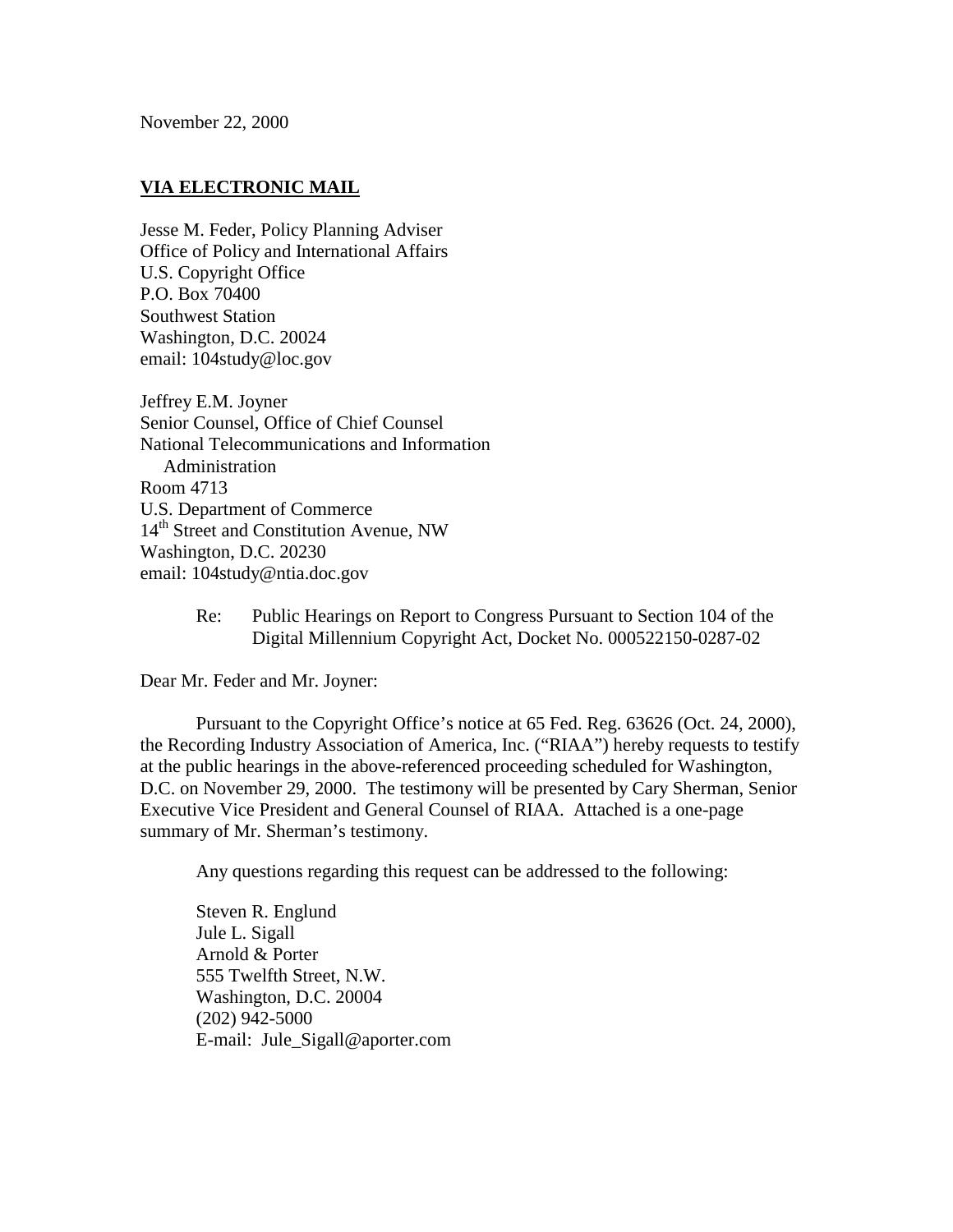Jesse M. Feder and Jeffrey E.M. Joyner November 22, 2000 Page 2

> Mitch Glazier Recording Industry Association of America, Inc. 1330 Connecticut Avenue, N.W. Suite 300 Washington, D.C. 20004 (202) 775-0101 E-mail: mglazier@riaa.com

> > Sincerely,

/s/

Steven R. Englund Jule L. Sigall

Counsel for the Recording Industry Association of America, Inc.

cc: Cary Sherman Mitch Glazier

Attachment